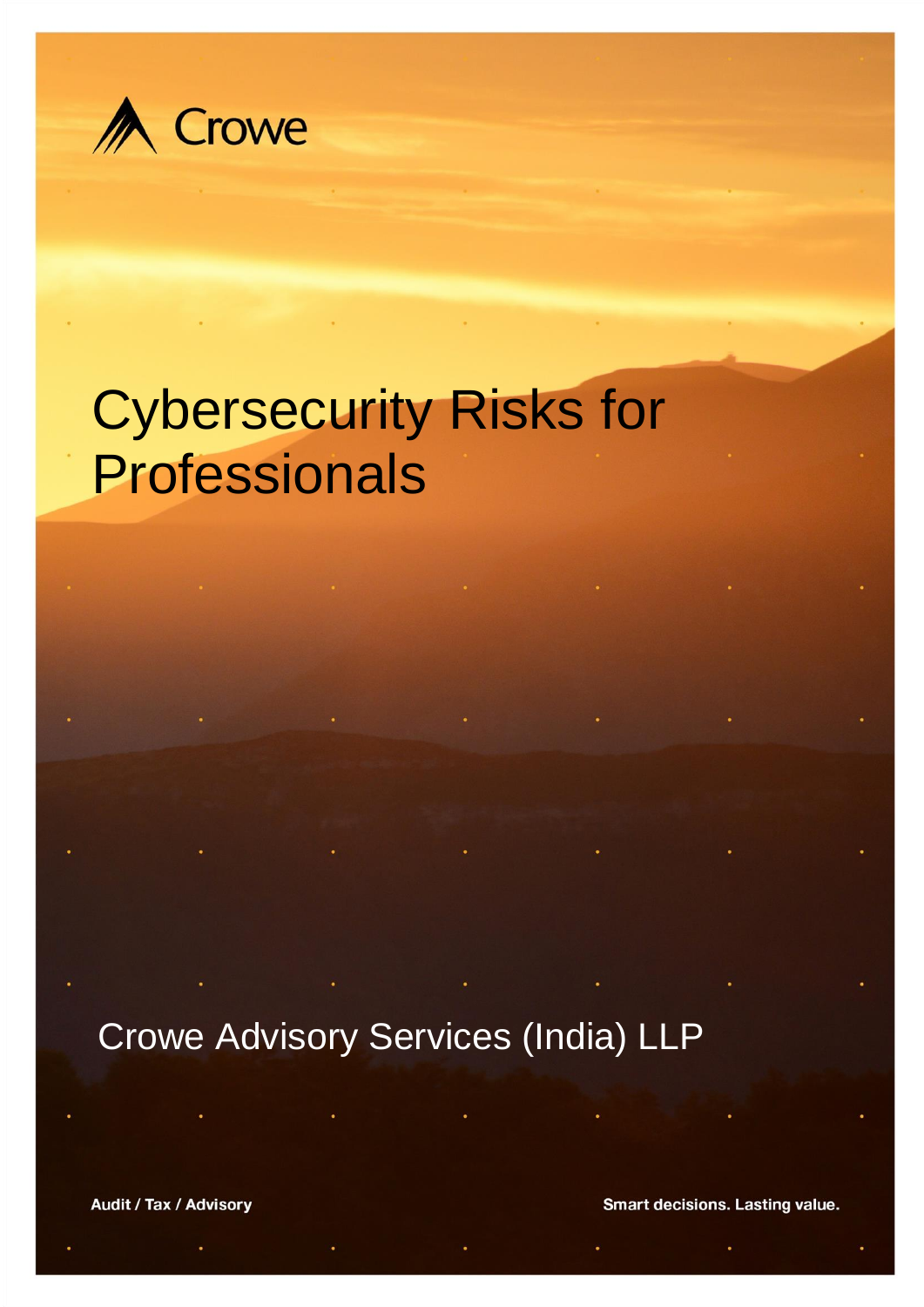

## **Introduction**

Digitalisation has become an essential part of business in recent years; COVID-19 pandemic has simply forced the hand of the unwilling; and even of the untutored. Increased use of technology has become an essential part of life for professionals and their families.

Efficiency has meant receiving and reviewing documents on smart phones and tablets. As professionals work long hours and against harsh deadlines, we work with soft copy data transmitted and accessed over email and other systems; we save core data, and then drafts and versions on computers and servers. From these same systems we access data rooms and data servers of clients – for audits and assurance work, due diligence, and other professional matters.

During the recent lockdown (and continued WFH) how invaluable has it been to have data on the cloud and remote access capability. How could we have completed audits and other engagements, or to appear in legal processes and judicial matters, without remote access to client data or without downloading data to personal devices. Without technology, how would we have participated in group discussions, presented webinars, held Board meetings, held review meetings.

This has already exposed all of us to risk of data breach. Continued WFH (full or partial) will only aggravate the risk.

Make no mistake – without adequate digital security, the cyber risk exists in full measure even when working from office because data download, storage and transmission will continue to happen through the digital medium.

## **Are Law Firms subject to digital risk?**

The answer lies in just a few quick questions.

- Do you (and now will you) receive, send and store data digitally?
- Do you handle data that may be of interest to others? M&A deal matters, copyright matters, taxation issues, commercial negotiation details, divorce matters, family settlements and many others?
- Could your client's litigation, commercial interest or competitive position be impacted

if a data leak relating to the matter were to occur from your office?

- Would you be in breach of client<br>confidentiality commitments or of confidentiality commitments or of professional ethics breach if material from your office were hacked and leaked?
- Would you like to not be the cause of entry point into a client entity's data environment?

# *Professional Firms are digitally active and data heavy; they are attractive cyber targets*

#### **Risks for Accountants and Consultants too**

Besides matters applicable to Law Firms, additional risks may arise from the following situations:

- Handling audit data and financial results of listed companies
- Handling audit, tax, accounting and payroll data of companies, partnerships and businesses – data that the clients would like to keep confidential
- Confidential assignments concerning M&A, strategies, valuations and impairments – information that the market and competitors would be keen to have access to.

Law firms, audit and tax firms and consultants are lucrative targets for hackers, due to the very nature of their business. Be it financial data, strategy, M&A, direct and indirect taxation, legal and regulatory compliances, personal matters or litigation, these professional practices handle large volume of sensitive, confidential and critical business data. Litigation and arbitration is increasingly being carried out online. Losing or exposing such data could attract financial, legal or reputational risk as well as personal distress to the client.

#### **The common error**

Lack of awareness followed by lack of acknowledgement are fundamental problems it is important to be aware that digital risk can occur in myriad ways. It is then important to get over the "wont happen to me" false confidence – do not make the mistake of assuming that you are not attractive to a hacker.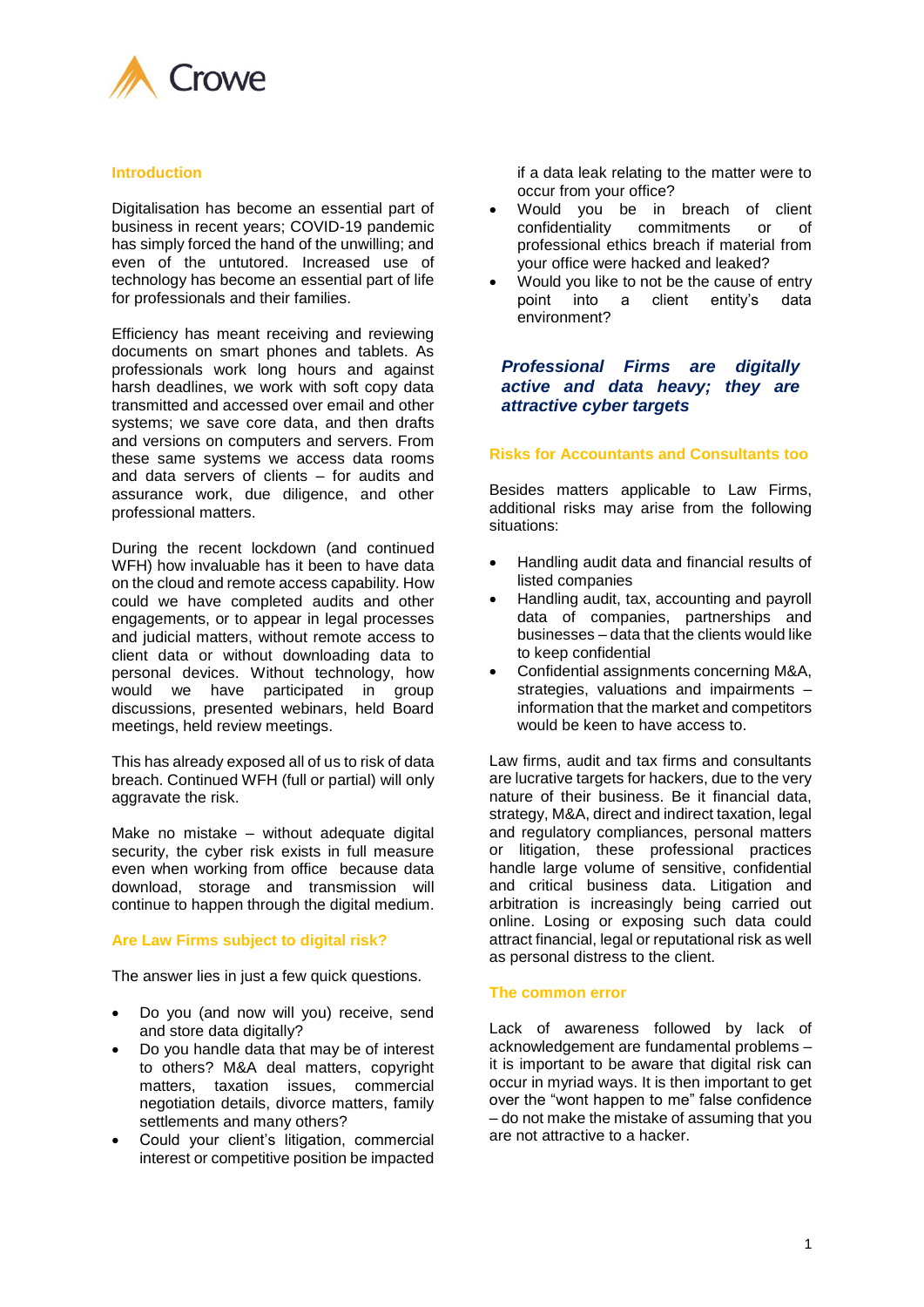

The next set of errors are around the assumptions that some routine and basic protective measures safeguard you fully – passwords, firewalls, anti-malware protection; these are better that having nothing but are not, by themselves, adequately protective. The rules, policies and practices underlying these can be dilutive of the beneficial value; the method of use and transmission of data can open up your entire systems to a hackers benefit.

The third is to be confident that the system check done once is a long-term guarantee. It is not – just as health checks are not, and must be repeated every year, and even more frequently for the more vulnerable.

# *Awareness, acceptance, solidity and constancy must underlie your approach to digital risk protection*

Recognise that even the most sophisticated systems are vulnerable. The route in could be something out of the ordinary, like what happened with Target whose systems were hacked through vulnerability of their utilities management vendor.

#### **Digital Transformation**

Those who already started the digital transformation journey early are reaping the benefits of their investments and will continue to need upkeep. Those who stayed at shore must realise that they need to catch-up fast in the unforgiving pace of the world.

#### The Challenge

Digital transformation is incomplete without dealing with associated cybersecurity risks. Adopting technology in your operations does not, by itself, cause cybersecurity risks to be resolved – in fact, the technology adoption creates and adds to the risk. Digital transformation encompasses cyber security risks and resolution; but resolution of cyber security risks does not happen of its own. Cybersecurity measures need to be consciously added for a holistic transformation.

As professional practices pursue the path of digital transformation, the associated cyber security risks must be addressed as well – these measures often take a back seat due to:

- Lack of awareness on the part of key decision-makers;
- Skewed project timelines;
- False sense of security through perfunctory action
- Limited budget allocation, with concentration on IT products, software and services

If cybersecurity is not part of leadership discussions, any digital transformation program might exponentially increase the business risk.

#### **Why cybersecurity is relevant to everyone?**

Based on 2019 and 2020 Global Risks Report of World Economic Forum, cyber security risks are among the top 10 global risks in terms of likelihood and impact.

Wealth is always subject to the risk of crime. Data, being the new gold, is materially subject to theft, misuse and ransom – and needs to be protected from these risks.

A common misconception is that the small and the unknown are not targeted. But in reality, not all cyber attacks are with initially targeted intent - many attacks are like commercial fishing. Once you are caught on the net, the criminal advances to the next phase of data exfiltration, ransom or disruption.

#### **Addressing the Risk**

Cybersecurity must be addressed strategically considering long term business interests. Staggered and incident based mitigation and investment turns out to be ineffective and costly in the long run.

Towards this end, cybersecurity must be treated as a business challenge and must become part of board room / leadership discussions and strategy.

#### **Approach**

Different organisations have different business needs and are at various stage of maturity in terms of cybersecurity.

Given the importance of confidentiality and integrity for law firms, accountants and consultants, it is important to analyse how client data and documents are received, transmitted, shared, stored, accessed, archived and